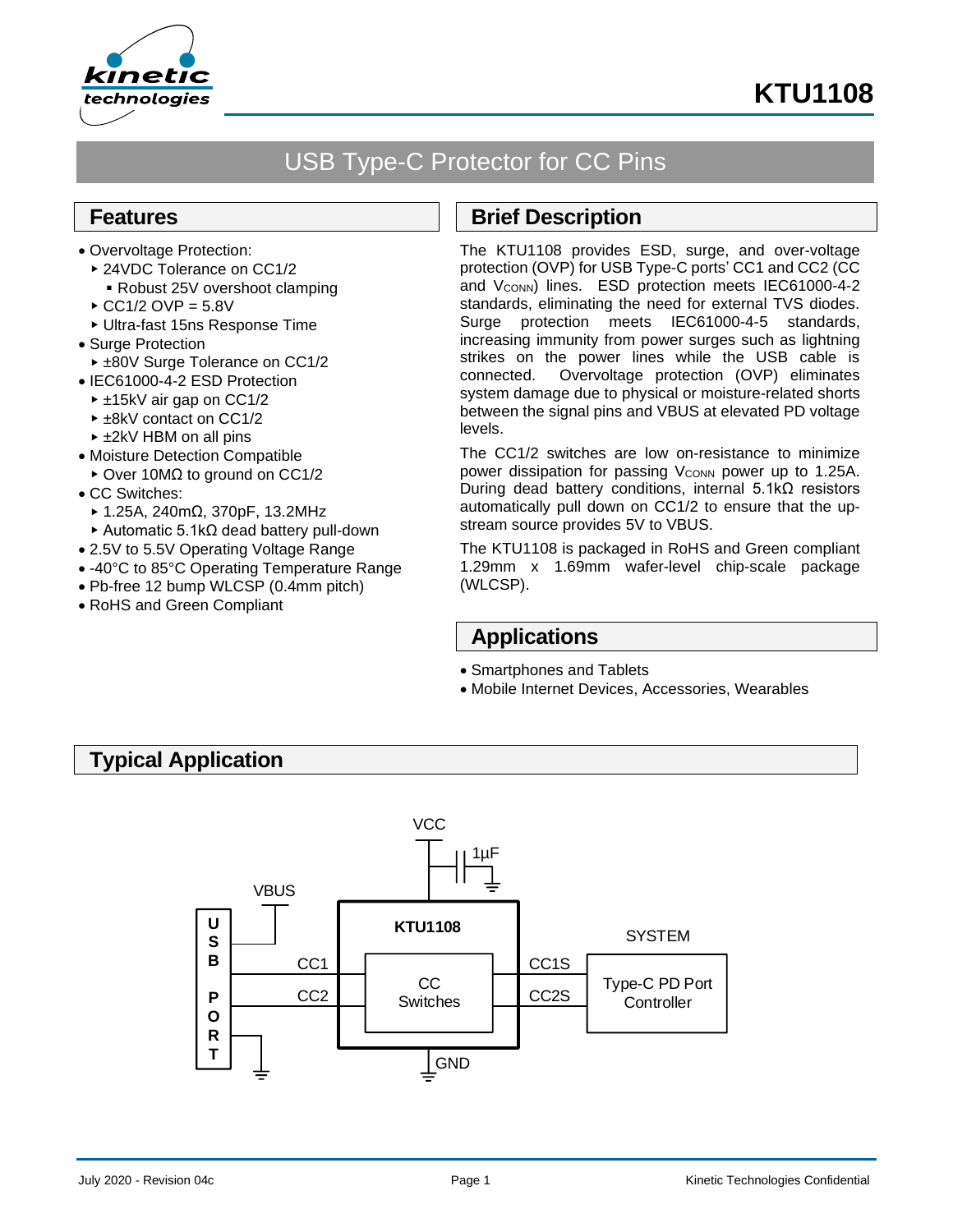

## **Pin Descriptions**

| Pin #         | <b>Name</b>       | <b>Function</b>                                                                                             |
|---------------|-------------------|-------------------------------------------------------------------------------------------------------------|
|               |                   |                                                                                                             |
| A4            | VCC               | Device Supply Input - connect to a 2.5V to 5.5V source. Connect a 1µF ceramic<br>capacitor from VCC to GND. |
| A1, A2, A3    | <b>GND</b>        | Ground                                                                                                      |
| <b>B2, C2</b> | CC <sub>1</sub>   | Connector side of CC1 switch                                                                                |
| <b>B3, C3</b> | CC <sub>2</sub>   | Connector side of CC2 switch                                                                                |
| <b>B1, C1</b> | CC <sub>1</sub> S | System side of CC1 switch                                                                                   |
| <b>B4, C4</b> | CC <sub>2</sub> S | System side of CC2 switch                                                                                   |





12-Bump 1.29mm x 1.69mm x 0.620mm WLCSP Package, 0.4mm pitch

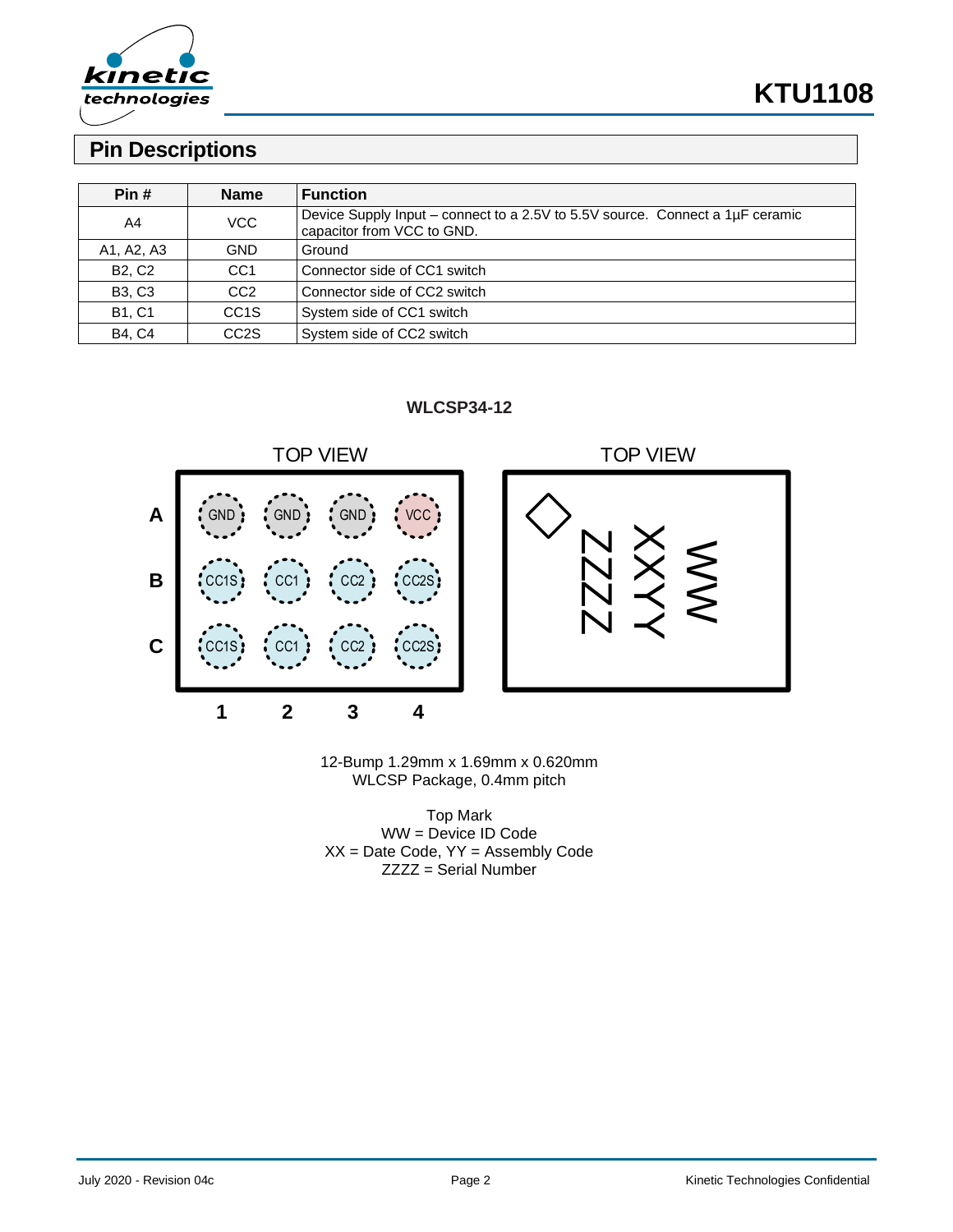

# **Absolute Maximum Ratings<sup>1</sup>**

| <b>Symbol</b>     | <b>Description</b>                               | Value         | <b>Units</b> |  |
|-------------------|--------------------------------------------------|---------------|--------------|--|
| $V_{\rm CC}$      | VCC to GND                                       | $-0.3$ to 6   |              |  |
|                   | CC1, CC2 to GND $(2.5V < VCC < 5.5V)$            | $-0.3$ to 24  |              |  |
| Vю                | CC1S, CC2S to GND $(2.5V < VCC < 5.5V)$          | $-0.3$ to $8$ |              |  |
|                   | CCn to CCnS Continuous Current                   | ±1250         | mA           |  |
| <b>I</b> IO       | CCn to CCnS Peak Current (2.5ms)                 | ±2000         |              |  |
| T,                | <b>Operating Junction Temperature Range</b>      | $-40$ to 150  | ℃            |  |
| Ts                | Storage Temperature Range                        | $-65$ to 150  | $^{\circ}$ C |  |
| T <sub>LEAD</sub> | Maximum Soldering Temperature (at leads, 10 sec) | 260           | °C           |  |

### $(T_A = 25^{\circ}C$  unless otherwise noted)

# **ESD and Surge Protections<sup>2</sup>**

| Symbol              | <b>Description</b>                            | Value | Units |
|---------------------|-----------------------------------------------|-------|-------|
| <b>VESD HBM</b>     | JEDEC JS-001 ESD Human Body Model (all pins)  | +2    | kV    |
| V <sub>ESD</sub> CD | IEC61000-4-2 ESD Contact Discharge (CC1, CC2) | ±8    | k٧    |
| Vesd agd            | IEC61000-4-2 ESD Air-Gap Discharge (CC1, CC2) | ±15   | kV    |
| Vsurge              | IEC61000-4-5 Surge (CC1, CC2 to GND)          | ±80   |       |

### **Thermal Capabilities<sup>3</sup>**

| Symbol                | <b>Description</b>                         | Value   | <b>Units</b>  |
|-----------------------|--------------------------------------------|---------|---------------|
| Θja                   | Thermal Resistance – Junction to Ambient   | 54      | $\degree$ C/W |
| P <sub>D</sub>        | Maximum Power Dissipation at 25°C          | 2.4     | W             |
| $\Delta P_D/\Delta_T$ | Derating Factor Above $T_A = 25^{\circ}$ C | $-18.6$ | $mW$ /°C      |

## **Ordering Information**

| <b>Part Number</b> | Marking <sup>4</sup> | Operating<br>Temperature           | Package    |  |
|--------------------|----------------------|------------------------------------|------------|--|
| KTU1108EFAA-TR     | MTXXYY7777           | $-40^{\circ}$ C to $+85^{\circ}$ C | WLCSP34-12 |  |

<sup>1.</sup> Stresses above those listed in Absolute Maximum Ratings may cause permanent damage to the device. Functional operation at conditions other than the operating conditions specified is not implied. Only one Absolute Maximum rating should be applied at any one time.

<sup>2.</sup> ESD and Surge Protection ratings conform to JEDEC and IEC industry standards. Some pins may actually have higher performance.

<sup>3.</sup> Junction to Ambient thermal resistance is highly dependent on PCB layout. Values are based on thermal properties of the device when soldered to an EV board.

<sup>4.</sup> WW = Device ID Code, XX = Date Code, YY = Assembly Code, ZZZZ = Serial Number.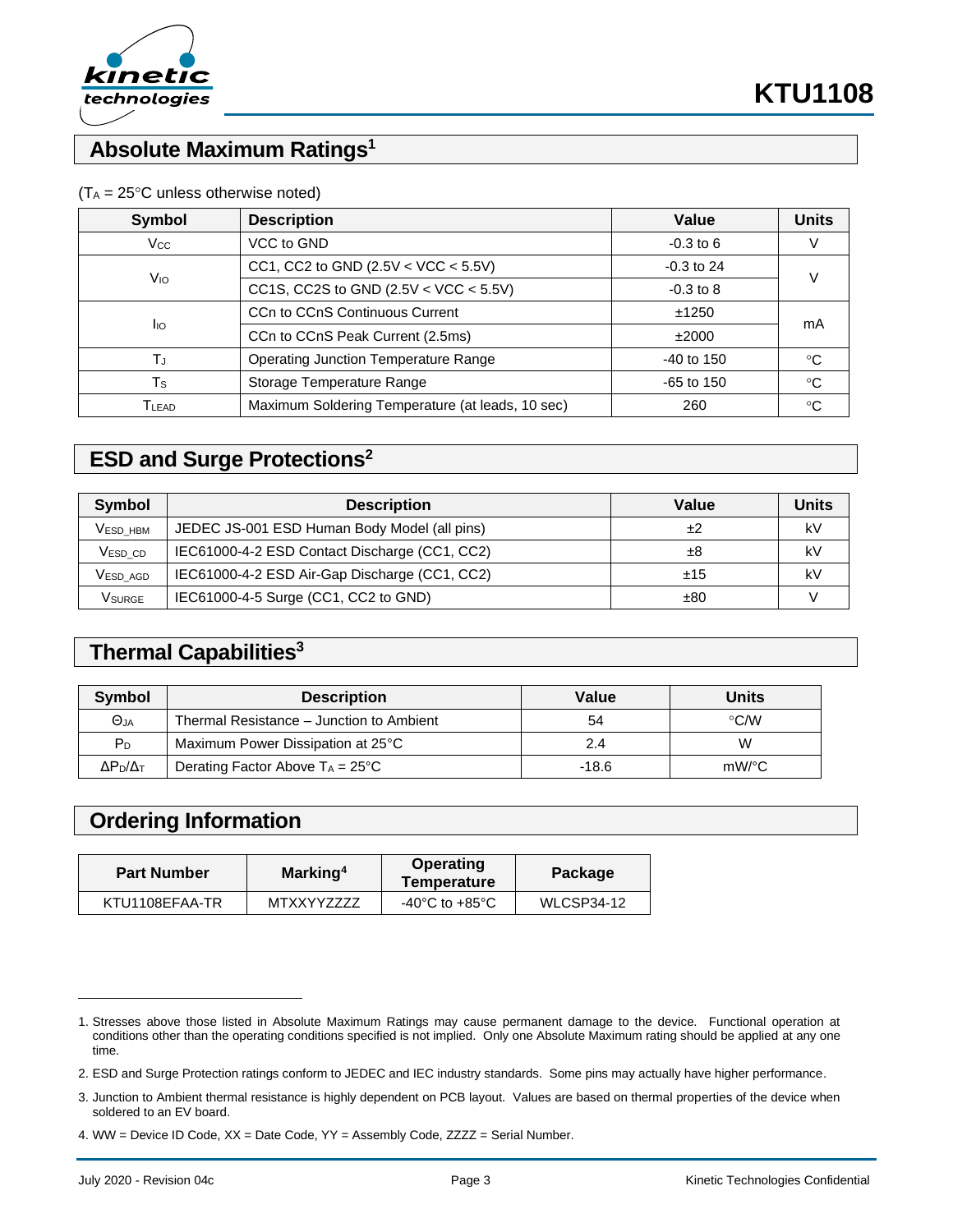

# **Electrical Characteristics<sup>5</sup>**

Unless otherwise noted, the *Min* and *Max* specs are applied over the full operation temperature range of -40°C to +85°C and  $V_{CC} = 2.5V$  to 5.5V. Typical values are specified at +25°C with  $V_{CC} = 3.0V$ .

| <b>Symbol</b>                          | <b>Description</b>                   | <b>Conditions</b>                                                                                                | Min    | <b>Typ</b> | <b>Max</b>   | <b>Units</b> |
|----------------------------------------|--------------------------------------|------------------------------------------------------------------------------------------------------------------|--------|------------|--------------|--------------|
| <b>Supply Specifications</b>           |                                      |                                                                                                                  |        |            |              |              |
| <b>Vcc</b>                             | <b>Supply Operating Range</b>        |                                                                                                                  | 2.5    |            | 5.5          | V            |
| VUVLO                                  |                                      | Rising threshold                                                                                                 | 2.2    | 2.32       | 2.45         | $\vee$       |
|                                        | Under-Voltage Lockout Threshold      | Hysteresis                                                                                                       |        | 100        |              | mV           |
| $_{\rm lcc}$                           | <b>Supply Current</b>                | Enabled, $V_{CC} = 3.0V$                                                                                         |        | 30         | 50           | μA           |
| <b>Thermal Shutdown Specifications</b> |                                      |                                                                                                                  |        |            |              |              |
| T <sub>J_SHDN</sub>                    | IC Junction Thermal Shutdown         | Rising threshold                                                                                                 |        | 150        |              | °C           |
|                                        |                                      | <b>Hysteresis</b>                                                                                                |        | 20         |              | °C           |
|                                        | <b>CC Switch Specifications</b>      |                                                                                                                  |        |            |              |              |
| $V_{CC1/2}$                            | Switch Voltage Operating Range       |                                                                                                                  | $-0.3$ |            | 5.5          | V            |
|                                        |                                      | Rising threshold                                                                                                 | 5.55   | 5.8        | 6.1          | V            |
| Vov <sub>P</sub> cc                    | <b>OVP Threshold</b>                 | <b>Hysteresis</b>                                                                                                |        | 100        |              | mV           |
|                                        |                                      | Value, $V_{CC1/2} = 0V$ to $V_{CC}$ ,<br>$IQUT = 0.1A$                                                           |        | 240        | 500          | $m\Omega$    |
| R <sub>ON_CC</sub>                     | On-Resistance                        | Flatness, $V_{CC1/2} = 0V$ to $V_{CC}$                                                                           |        | 0.9        |              | $m\Omega$    |
|                                        |                                      | Matching, $V_{CC1/2} = 0V$ to $V_{CC}$                                                                           |        | 0.5        |              | $m\Omega$    |
| $Con\_cc$                              | On-Capacitance                       | $Frequency = 50MHz$                                                                                              |        | 370        |              | pF           |
| BWon_cc                                | On-Bandwidth                         | $Rs = RL = 50\Omega$ , $V_{CC1/2} = 0dBm$                                                                        |        | 13.2       |              | MHz          |
|                                        |                                      | Intended data rate                                                                                               | 10     | 300        |              | Kbps         |
| $R_{CC1/2}$ GND                        | Resistance to GND                    | $V_{CC1/2} \leq V_{CC}$ , T <sub>A</sub> = +25°C                                                                 | 10     | 12.8       |              | $M\Omega$    |
| <b>ICCLK</b>                           | Switch Off Leakage Current           | $V_{CC} = 0V$ , $V_{CC1/2} = 5.5V$ , $V_{CC1/2S} =$<br>$OV, T_A = +25°C, measure current$<br>out of CC1/2S       |        | 0.1        | $\mathbf{1}$ | μA           |
| <b>R</b> <sub>DB</sub>                 | Dead Battery Pull-Down<br>Resistance | $V_{CC}$ < $V_{UVLO}$ , $V_{CC1/2}$ = 2.6V                                                                       | 4.1    | 5.1        | 6.1          | kΩ           |
| $V_{CC1/2}$ DB                         | Dead Battery Threshold Voltage       | $lcc_{1/2} = 80 \mu A$                                                                                           | 0.5    | 0.82       | 1.2          | V            |
| ton cc                                 | Switch Turn-On Time                  | Vcc rising > VUVLO                                                                                               |        | 100        |              | μs           |
| toFF_cc                                | Switch Turn-Off Time                 | V <sub>cc</sub> falling < V <sub>UVLO</sub>                                                                      |        | 12         |              | μs           |
| tov <sub>P_CC_R</sub>                  | <b>OVP Rising Response Time</b>      | $V_{CC} = 3.0V$ , $CC1/2 = +80V$ surge,<br>$CC1/2S = 5.1k\Omega$ to GND,<br>$T_A = +25^{\circ}C$                 |        | 15         |              | ns           |
| VCC <sub>1/2S</sub> MAX                | OVP Rising Maximum System<br>Voltage | $V_{CC} = 3.0V$ , $CC1/2 = +80V$ surge,<br>$CC1/2S = 5.1k\Omega$ to GND,<br>$T_A$ = +25°C, measured at<br>CC1/2S |        | 5.9        |              | V            |
| tovp cc F                              | <b>OVP Falling Debounce Time</b>     |                                                                                                                  |        | 30         |              | μs           |

<sup>5.</sup> Device is guaranteed to meet performance specifications over the –40°C to +85°C operating temperature range by design, characterization and correlation with statistical process controls.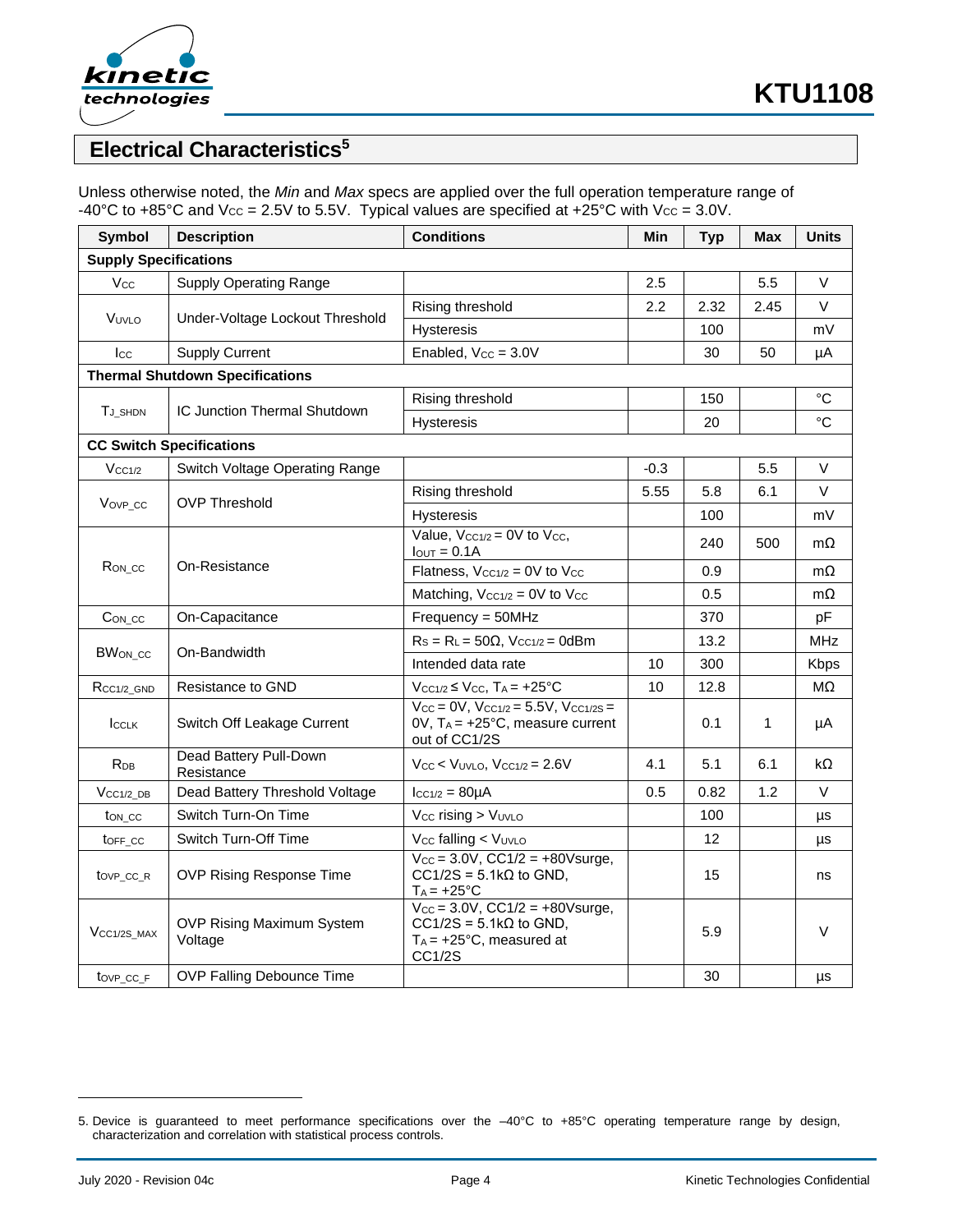

# **Typical Characteristics**

 $V_{CC} = 3.0V$ ,  $C_{VCC} = 1\mu F$  and  $T_A = 25^{\circ}C$  unless otherwise specified.

#### 40 35 Rising Supply Current (µA) 30 Supply Current (µA) 25 20 15 10 5 0 2 3 4 5 6 Input Voltage (V)





### **VCC Supply Current vs. Supply Voltage VCC Supply Current vs. Temperature**



**CC Switch RON vs. Switch Voltage CC Switch OVP Threshold vs. Temperature**



**CC I-V Curves Dead Battery 5.1kΩ Pull-Down Current & Resistance vs. CC Voltage**

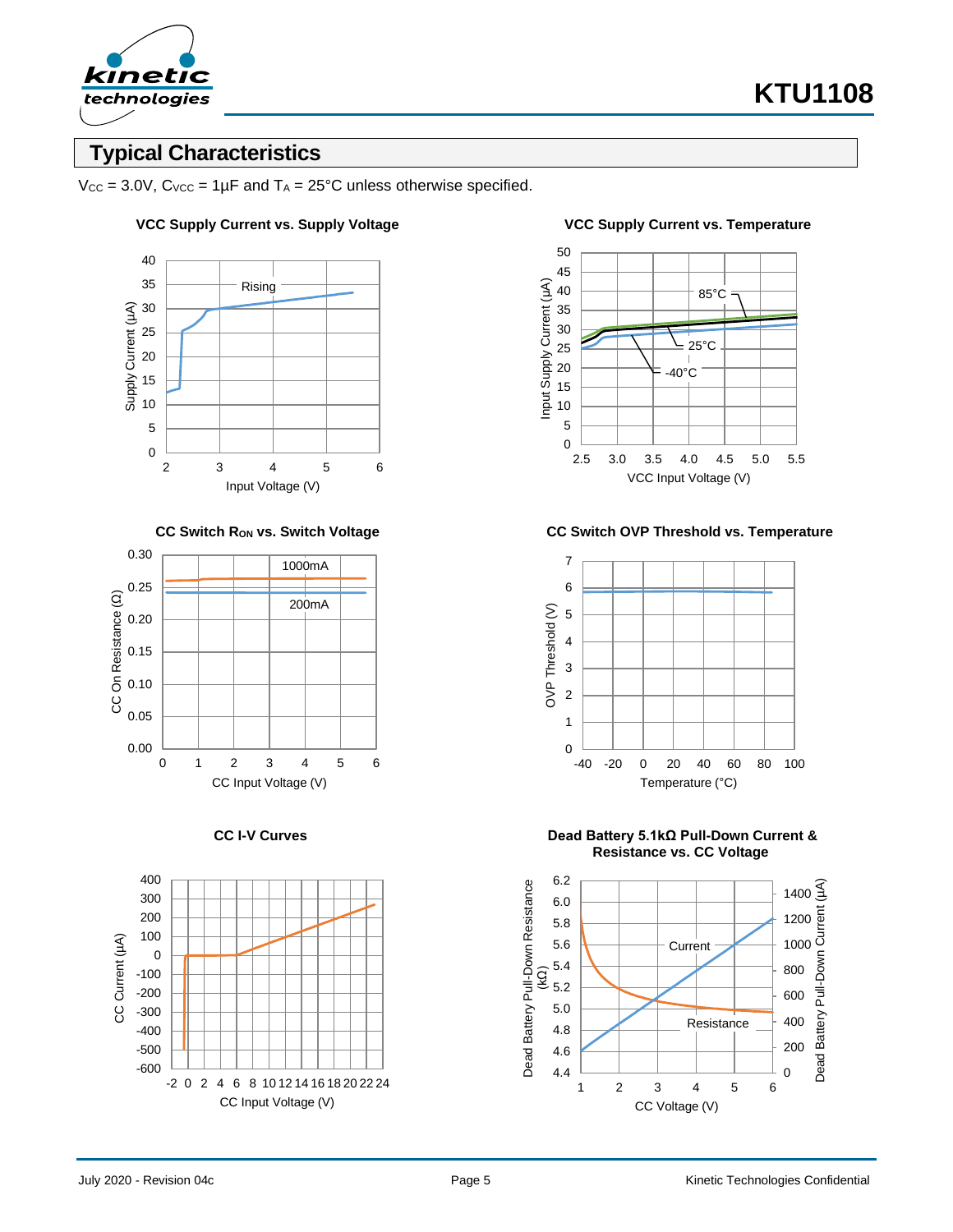

# **Typical Characteristics (continued)**

 $V_{CC} = 3.0V$ ,  $C_{VCC} = 1\mu F$  and  $T_A = 25^{\circ}C$  unless otherwise specified.











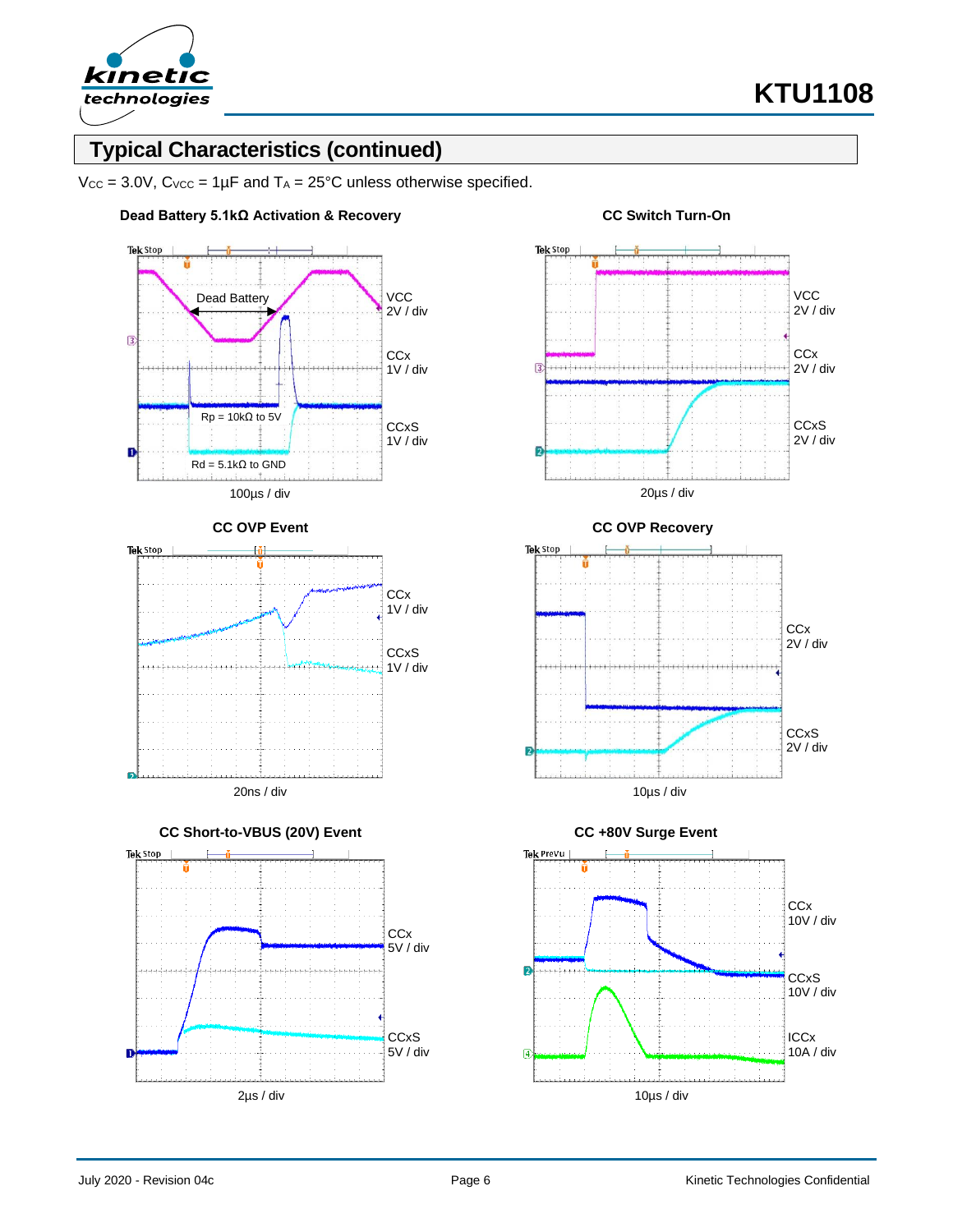

# **Typical Characteristics (continued)**

 $V_{CC}$  = 3.0V,  $C_{VCC}$  = 1µF and  $T_A$  = 25°C unless otherwise specified.



**CC Switch Bandwidth CC Switch Crosstalk**



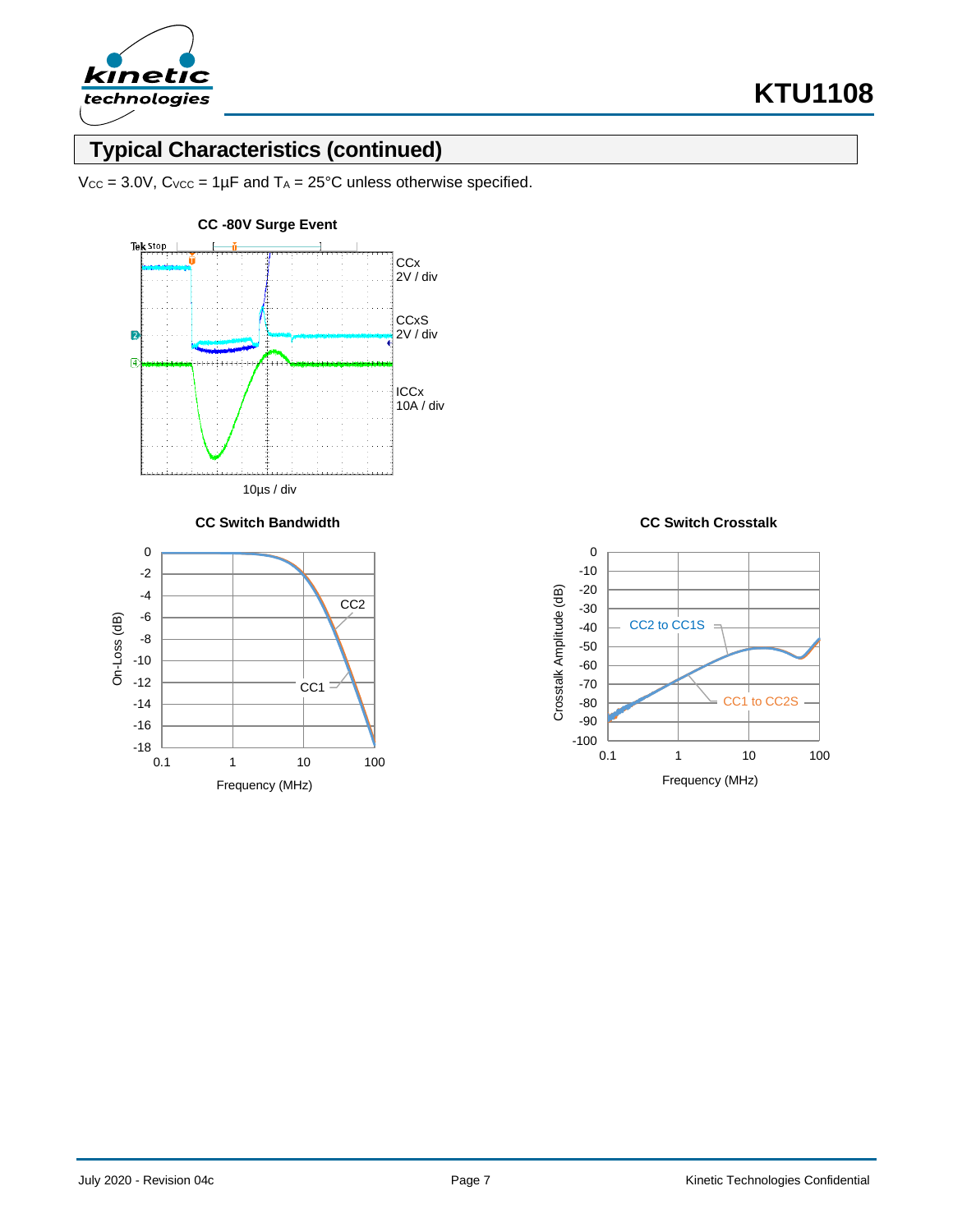

**KTU1108**

# **Functional Block Diagram**



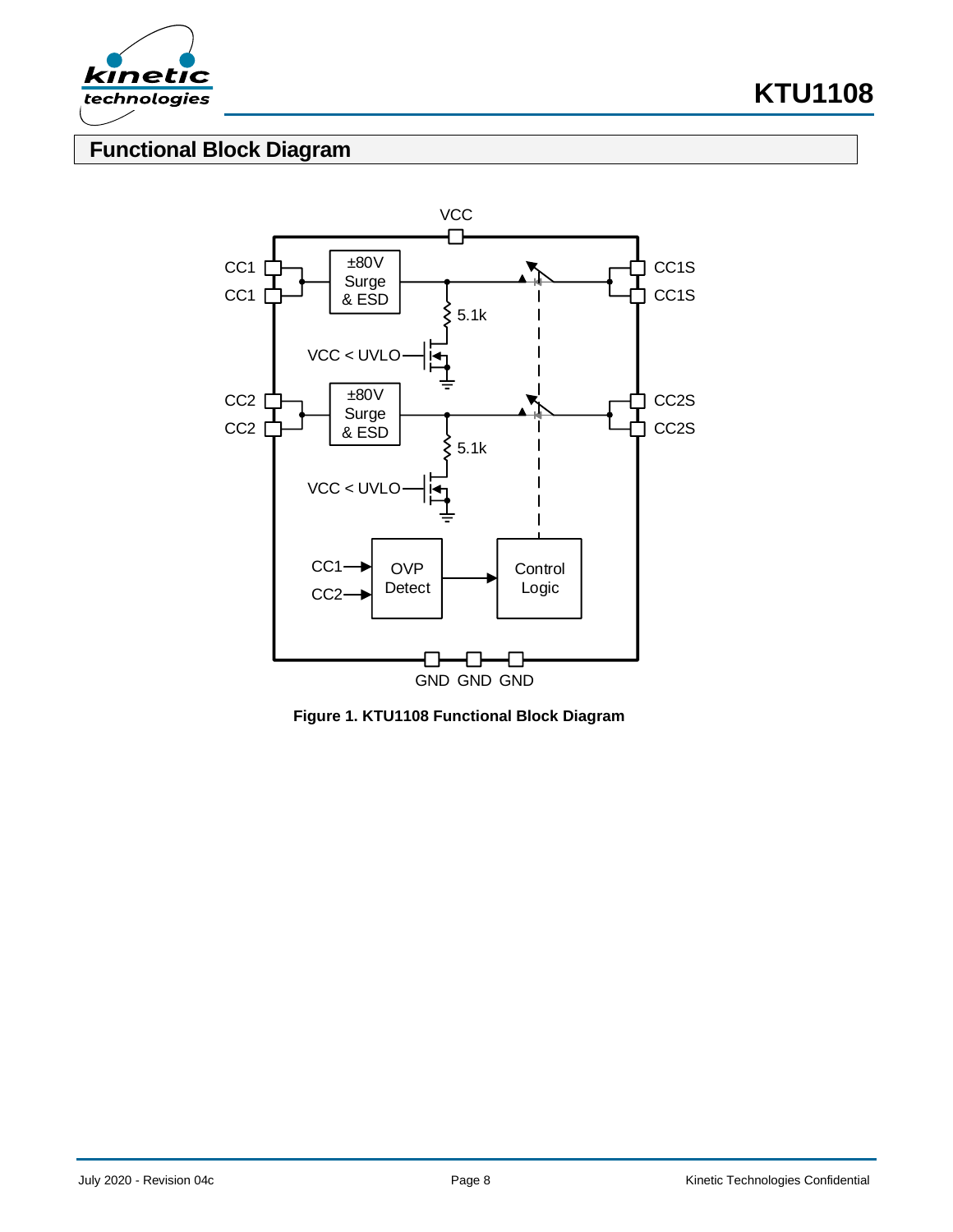



### **Functional Description**

The KTU1108 is designed to provide overvoltage protection (OVP) switches for USB Type-C port CC1/2 signal pins, with protection from voltage surges, and electro-static discharge (ESD). Fault conditions can occur at the input port receptacle due to mechanical shorts between the CC pins to VBUS PD levels up to 24V. The KTU1108 provides these functions in a space saving WLCSP34-12 package.

The CC1/2 protection switches have a low on-resistance value that is typically 240mΩ. This low on-resistance allows the CC1/2 switches to pass V<sub>CONN</sub> power up to 1.25A without excess voltage drop or power dissipation issues. The typical 370pF switch capacitance provides a typical signal bandwidth of 13.2Mhz which is more than required to normal USB PD data rates that usually do not exceed 300kbps.

The KTU1108 has a dead battery function for CC1/2 USB Type-C operation which presents internal 5.1KΩ pulldowns in the event of a dead battery. To aid in moisture detection within the USB Type-C receptacle, the CC1/2 switches have over 10MΩ resistance to ground in normal operation. Refer to the IC application information section for dead battery and moisture detection features.

### **Overvoltage Protection (OVP)**

Overvoltage events can occur on the CC signal lines caused by a short to VBUS with voltages that can range up to the full USB PD 20V level. Overvoltage events can also be induced by faulty external adaptors or USB devices connected to the USB Type-C input. To guard against such events, the CC1/2 protection switches are overvoltage tolerant up to 24VDC and include 27V surge clamps.

When powered up, the KTU1108 continuously monitors the voltage level present on the CC1/2 signal lines. If the voltage on either CC1 or CC2 exceeds 5.8V (nominal), the IC control shuts down (turns off) all switches to protect the downstream system from the overvoltage event. The CC1/2 switches will typically respond to an OVP event in 15ns. Switch operation automatically resumes when the applied CC1/2 voltage drops below 5.7V as there is a 100mV OVP threshold hysteresis for both of signal switches.

#### **ESD and Surge Protection**

The KTU1108 ESD protection is compliant to IEC61000-4-2 levels, providing CC1/2 pins air gap protection up to ±15kV and contact protection up to ±8kV. The KTU1108 is also ±2kV HBM compliant to JEDEC JS-001-2017 standards. The CC1/2 inputs are able to stand off ESD events up to the stated specifications. To protect the IC and system from CC line voltage surges, the KTU1108 CC1/2 input pins can stand off input surge events up to ±80V.

### **IC Protection**

In addition to ESD, surge and OVP protection, the KTU1108 also includes internal thermal monitoring/shutdown and input supply undervoltage lockout features. The IC will automatically shut down if the internal die temperature exceeds 150°C (nominal). There is 20°C of hysteresis allowing the IC to automatically restart and resume operation when the internal die temperature cools to a level below 130°C (nominal).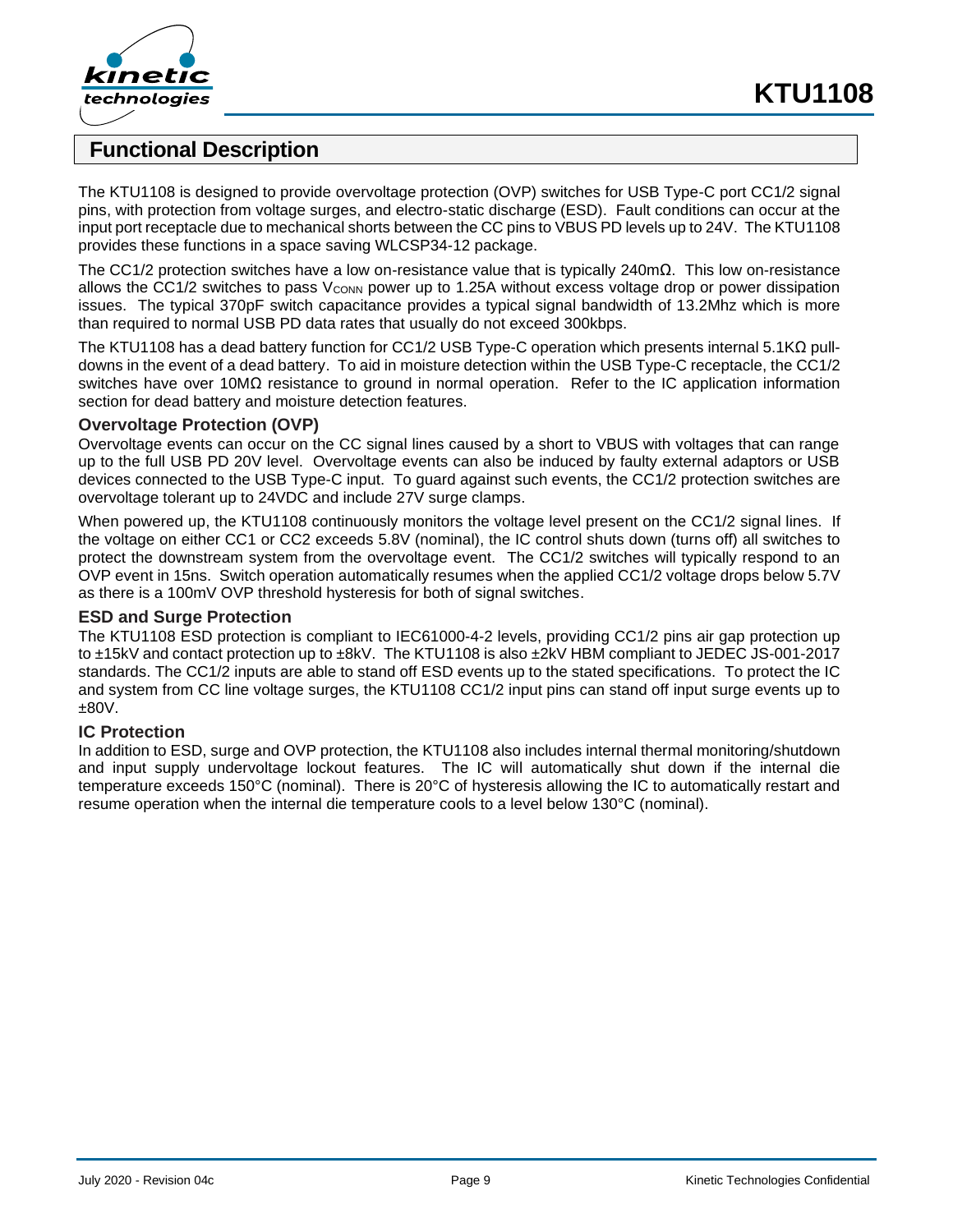



## **Application Information**

For typical USB Type-C CC input port protection applications, only one external component is required for the KTU1108 to provide protection functions.

### **Input Supply and Bypass Capacitor Selection**

Place a 1.0µF/10V or greater value ceramic capacitor between the VCC pin and ground. X5R or X7R dielectric ceramic capacitors are preferred for input supply bypassing applications as they maintain better capacitance value and tolerances over operating voltage and temperature ranges when compared to lower cost Y5V dielectric type ceramic capacitors.

### **Dead Battery Detection / Operation**

USB Type-C specification allows the host and peripheral device to charge internal batteries through the Type-C port receptacle. Dead battery detection is an important feature that allows a device to be charged when its internal battery supply is depleted. Automatic 5.1kΩ dead battery pull-down resistors on the CC1/2 inputs signal to a connected upstream USB current source PD host or wall adapter to allow charging through the USB Type-C port VBUS. When an applied adapter senses a 5.1kΩ pull-down on CC1/2, 5V should be applied to the VBUS line to enable charging. For this reason, the KTU1108 contains an automatic dead battery sub-circuit -- see [Figure 2.](#page-9-0) The CC1/2 pin impedance to ground is  $5.1$ kΩ when no supply is present at VCC or when the device is in UVLO shutdown. Under regular operation conditions with 2.5V to 5.5V applied to VCC, the CC1/2 impedance to ground is switched to 10MΩ to support normal CC line functions.



#### **Figure 2. Simplified Schematic for Dead Battery Automatic 5.1kΩ Pull-Down Sub-Circuit**

### <span id="page-9-0"></span>**Moisture Testing**

In systems that perform moisture detection on the USB port, it is typical to apply a test current through the KTU1108 and out of the connector-side pins. Moisture presents itself as a resistance path from the connectorside pins to ground. The threshold for moisture detection is usually less than 1M $\Omega$  of external leakage resistance to ground. To simplify moisture detection, the KTU1108 features over 10MΩ internal impedance from the connector-side pins to ground. However, it is important to keep in mind that KTU1108's internal impedance reduces when the voltage on the connector-side pins (CC1/2) is greater than the device supply voltage (VCC). Therefore, it is important to use a weak test current for a suitably low moisture detection threshold. An alternate solution is to use a pullup resistor to a voltage source, for example,  $30k\Omega$  pull-up to 2.7V.

#### **PCB Layout Guidelines**

Good PCB layout is important to maintain USB CC signal integrity and optimize KTU1108 protection features. The following guidelines are recommended for best system performance:

- 1. Multi-layer printed circuits boards are recommended for hi-speed data communication applications. Best USB CC signal quality is realized with 4 layer or greater PCB assemblies. A multilayer board minimizes the board material thickness between the signal trace layer and adjacent ground plane layer, which aids in maintaining consistent trace impedance for high-frequency signals.
- 2. The KTU1108 IC package should be placed as close as possible to the USB Type-C connector to maximize ESD, surge and OVP protection for the system.
- 3. The use of data trace vias should be minimized or ideally avoided altogether as they introduce impedance discontinuities at high frequencies and compromise signal quality.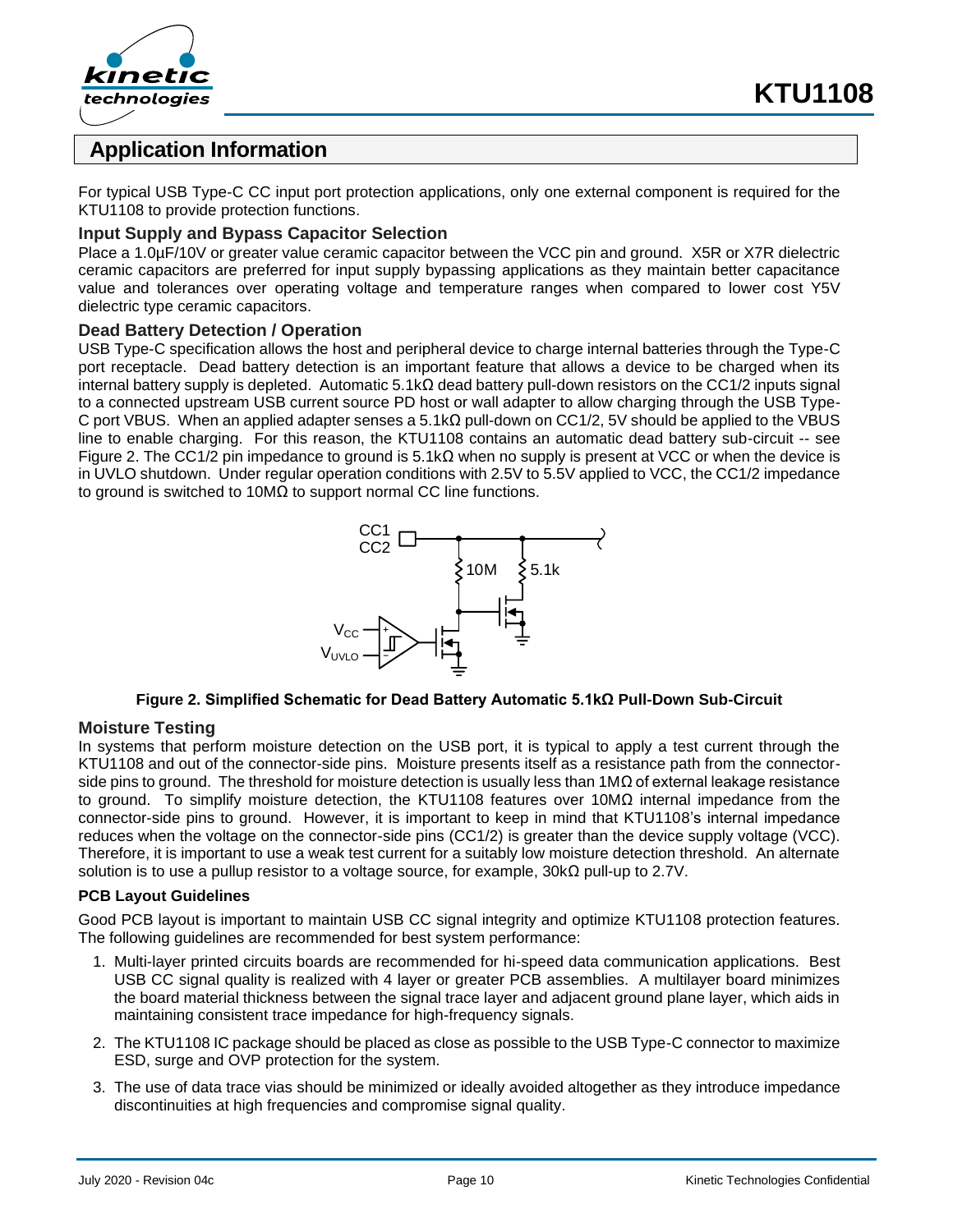



- 4. If CC inputs are to be used in V<sub>CONN</sub> applications, size trace widths wide enough for the high current capacity requirements for this function. The KTU1108 is designed to support up to 1.25A through the CC1/2 switches.
- 5. CC1/2 signal traces should be routed directly over ground planes placed on the next PCB layer. To maintain best PCB trace impedance characteristic and minimize electro-magnetic interference (EMI), the ground plane layer should have no breaks under the signal trace layer. The ground plane layer should be referenced back to the system power source ground at one single point to avoid stray current paths through the ground plane.

#### **Recommended Layout**

It is recommended to place the decoupling capacitor close to the IC and the trace length to VCC and GND should be minimized. The VCC pin requires a capacitor for decoupling. Use a 1µF, 10V rated, low ESR, X5R ceramic capacitor for best performance.



**Figure 3. Recommended Layout**